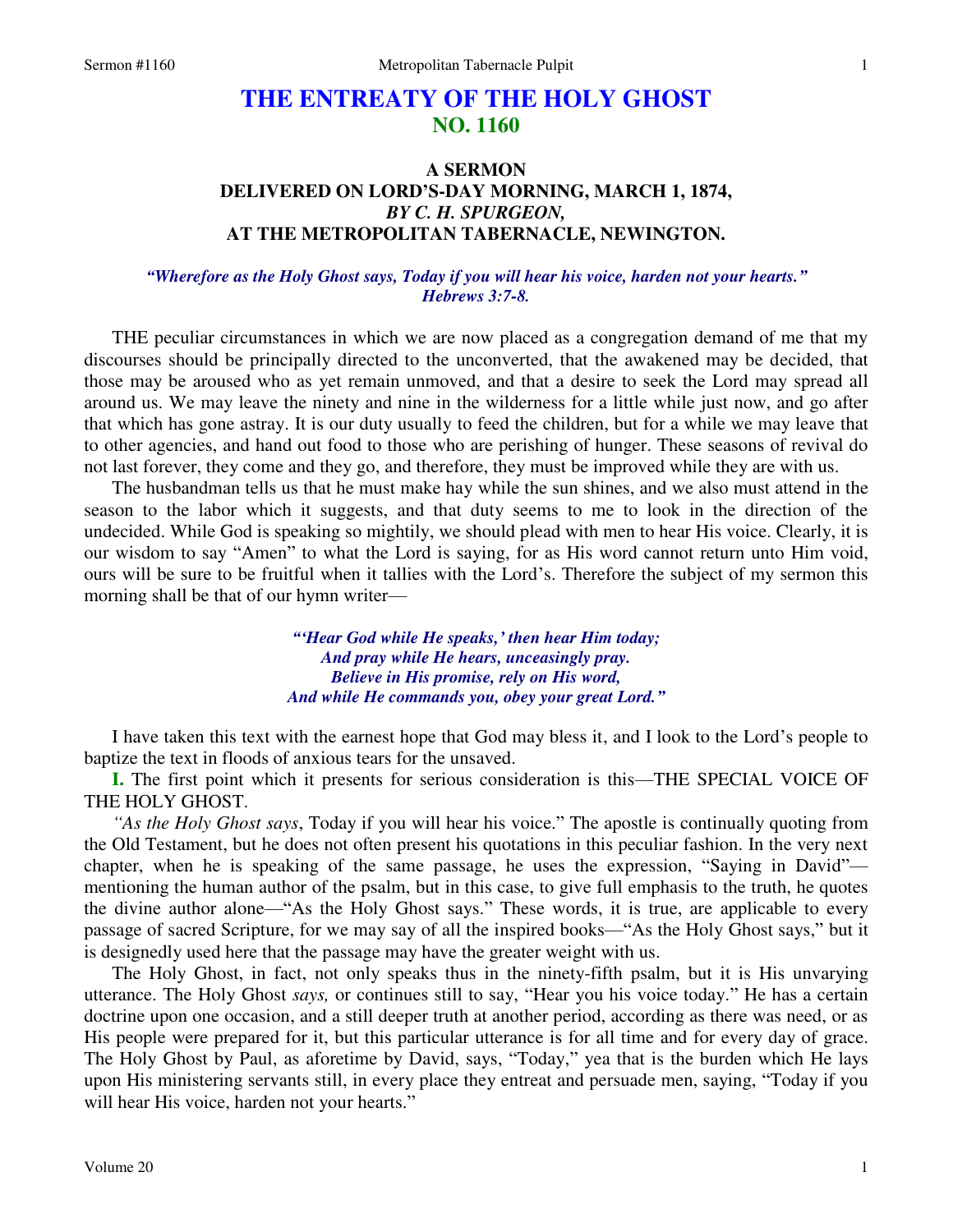How does the Holy Ghost thus speak? He says this first, *in the Scriptures*. Every command of Scripture calls for immediate obedience. The law of God is not given to us to be laid by upon the shelf to be obeyed at some future period of life, and the Gospel of our Lord and Savior Jesus Christ is not so intended for the eleventh hour as to be lightly trifled with during the first ten. Wherever the Holy Ghost exhorts, He speaks in the present tense, and bids us now repent, or now believe, or now seek the Lord. I pray you ever remember, whenever you read the Bible, that it is the Spirit of the living God who there admonishes you to immediate obedience.

The calls of the inspired word are not those of Moses, or David, or Paul, or Peter, but the solemn utterances of the Holy Ghost speaking through them. With what a dignity does this truth invest Holy Scripture, and with what solemnity does it surround our reading of it! Caviling with Scripture, trifling with it, disputing its doctrines, or neglecting its admonitions, we grieve the Spirit of God, and this is very dangerous ground to trespass on, for although He is long-suffering and pitiful, yet remember it is of the sin against the Holy Ghost that it is said, "It shall never be forgiven." Not every sin against the Holy Ghost is unpardonable, God be thanked for that, but there is a sin against the Holy Spirit which shall never be forgiven, therefore do we tread, I say, on very delicate ground when we vex Him, as we do if at any time in reading His word we count His teachings to be light matters.

Beware, I say, you men of England, who have your Bibles in your houses, among whom the Word of the Lord is common as wheat bread, beware how you treat it, for in rejecting it you reject not only the voice of apostles and prophets, but the voice of the Holy Spirit Himself. The Holy Ghost says, "Today," He bids His people make haste, and delay not, to keep the commands of God, and He bids sinners seek the Lord while He may be found, and call upon Him while He is near. Oh, may you hear His warning voice and live.

Further, while the Holy Ghost speaks in Scripture on this wise, He speaks in the same manner *in the hearts of His people*, for He is a living and active agent, His work is not ended, He speaks and writes still, the pen is still in His hand, not to write with ink upon paper, but upon the fleshy tablets of prepared hearts.

Now the Spirit of God has been in this church communicating with His people, and the tenor of the communication has been this—"Seek to win souls," and I will warrant this assertion, that in no case has the Spirit said, "Seek the conversion of sinners at the end of the year, awake to earnestness about their souls when you have become more mature in years and judgment," but every man and woman here saved by grace, who has felt the Holy Spirit within him, has felt an impulse to seek the conversion of sinners at once. He has felt a longing that they should no longer abide in sin, that they should now be aroused, should immediately lay hold of eternal life, and find instantaneous peace in Christ.

I appeal to my brethren if it be not so. Have you not felt "it is high time to awake out of sleep"? Have you not felt the force of the admonition, "Whatsoever your hand finds to do, do it with your might"? At other times we have been satisfied to feel that there was a good work going on secretly, that the soil was being prepared for future harvests, that somehow or other God's Word would not return unto Him void, but we are not so readily contented now. We feel as if we must during each service see the Lord at work, and we plead for immediate conversions. We are as eager for souls as misers are for money. I say not that all of you feel this, but I say that all who have been fully influenced by the Holy Spirit during this period of gracious visitation, have been filled with agony for the immediate salvation of souls. Like unto a woman in travail they have longed eagerly to hear the cry of new-born souls. Their prayer has been, "Today, good Lord, answer our entreaties, and lead our fellow men to hear Your voice that they may be saved." I appeal to the people of God whether the Holy Spirit when He stirs them up to soul-winning does not say, "Today—today seek the salvation of men."

The like is also true when the Holy Ghost speaks *in the awakened*. They are not yet numbered with the people of God, but they are under concern of soul, and I shall make my appeal to them also. You are now conscious that you have offended your God, you are alarmed to find yourselves in a condition of alienation from Him, you want to be reconciled, and you pine for the assurance that you are really

2

2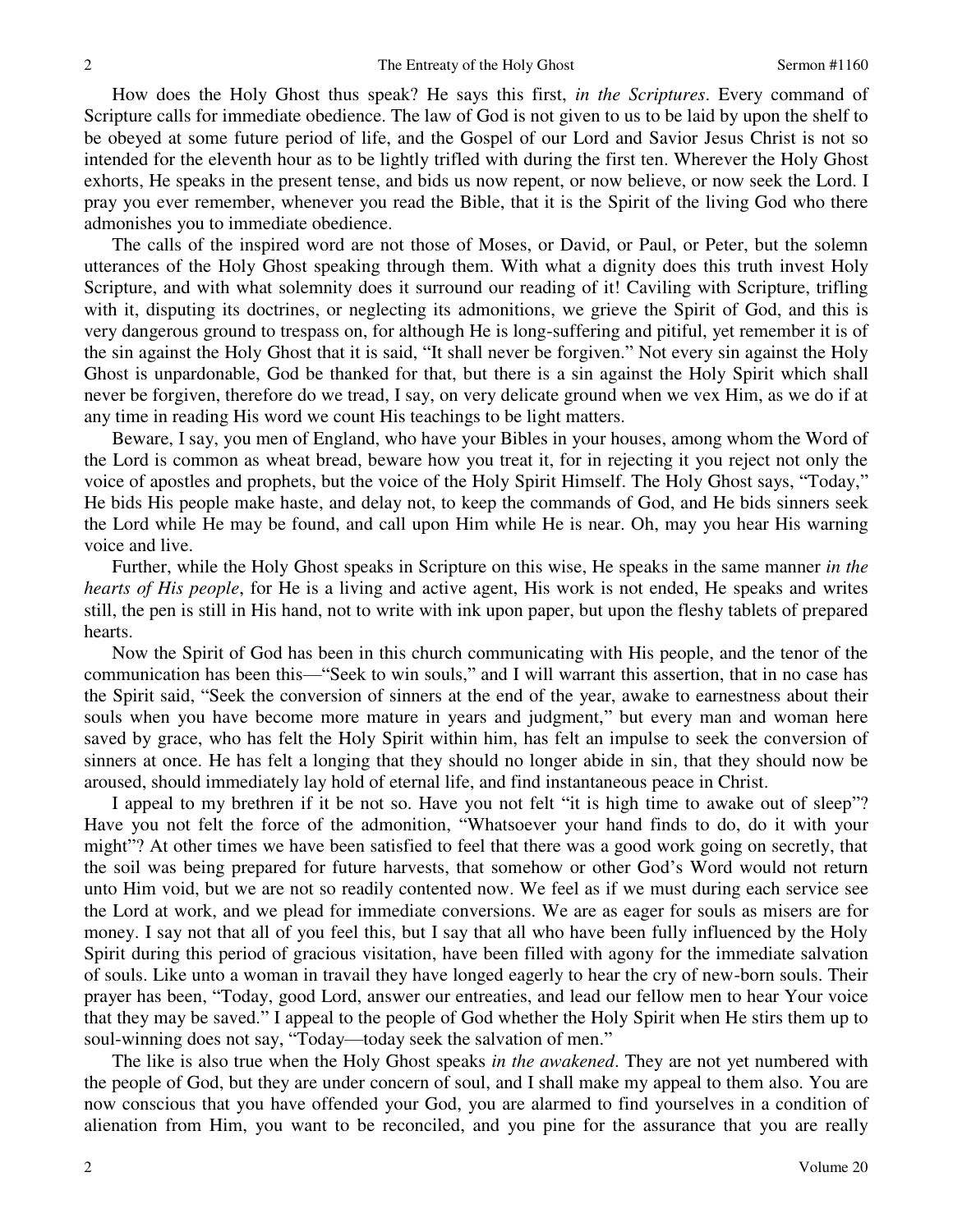forgiven. Do you wish to wait for that assurance till six or seven years have passed away? Do you feel this morning that you could be perfectly satisfied to go out of this house in the state you are now in, and continue in it month by month? If such delay would satisfy you, the Spirit of God has not spoken with you in an effectual manner. You have been but partially influenced, like unhappy Felix, and having said, "When I have a more convenient season I will send for you," we shall hear no more of you. If the Spirit of God be upon you, you are crying "Help, Lord, help me now, save me now or I perish. Make haste to deliver me, make no tarrying, O my God. Haste on wings of love to pluck me from the pit of destruction which yawns beneath my feet."—

> *"Come, Lord, Thy fainting servant cheer, Nor let Thy chariot wheels delay; Appear, in my poor heart appear, My God, my Savior, come away!"*

Everywhere a truly awakened sinner pleads in the present tense, and cries mightily for a present salvation, and it is certain that whenever the Holy Ghost strives with men, He urgently cries, "Today! Today!"

Once more, the Holy Ghost speaks thus *by His deeds* as well as by His words. We have a common proverb that actions speak more loudly than words. Now the acts of the Holy Spirit in the leading of many in this place to the Savior are so many practical invitations, encouragements, and commands to others. The gate of mercy stands open every day of the year, and its very openness is an invitation and a command to enter, but when I see my fellow men go streaming through, when I see hundreds finding Christ as we have seen them, do not all these, as they enter the portal of grace, call to others to come also? Do they not say, "This way may be trodden by such as you are, for we are treading it, this way assuredly leads to peace, for we have found rest therein." It is surely so.

This way of speaking from the Holy Ghost has come very closely home to some of you, for you have seen your children enter the kingdom, and yet you are not saved yourselves. Some of you have seen your sisters saved, but you remain unconverted still. There is a husband yonder whose wife has told him with sparkling eyes of the rest she has found in the Savior, but he himself refuses to seek the Lord. There are parents here who have found Jesus, but their children are a heavy burden to them, for their hearts are unrenewed. Did I see my brother pass the gate of salvation? May I not take that as an intimation from God's Spirit that He is waiting to be gracious to me also? When I see others saved by faith, may I not be sure that faith will also save me? Since I perceive that there is grace in Christ for the sins of others exactly like myself, may I not hope that there is mercy also for me? I will venture to hope and dare to believe. Should not that be the resolve of each, and is not that the point to which the Holy Spirit would lead us? Is not the bringing of one sinner to Himself intended to allure others?

"The Holy Ghost says, Today." But why so urgent, blessed Spirit, why so urgent? It is because the Holy Ghost is in sympathy with God, in sympathy with the Father who longs to press the prodigal to His bosom, in sympathy with the Son who is watching to see of the travail of His soul. The Holy Ghost is urgent because He is grieved with sin, and would not see it continued for an hour, and every moment that a sinner refuses to come to Christ is a moment spent in sin, yea, that refusal to come is in itself the most wanton and cruel of offenses. The hardness of man's heart against the Gospel is the most grievous of all provocations, therefore does the Holy Spirit long to see man rid of it, that he may yield himself to the omnipotent power of love.

The Holy Ghost desires to see men attentive to the voice of God because He delights in that which is right and good. It is to Him a personal pleasure. He is glad to behold His own work in the sinner carried on till salvation is secure. Besides, He waits to execute His favorite office of Comforter, and He cannot comfort an ungodly soul, He cannot comfort those who harden their hearts. Comfort for unbelievers would be their destruction. As He delights to be the Comforter, and has been sent forth from the Father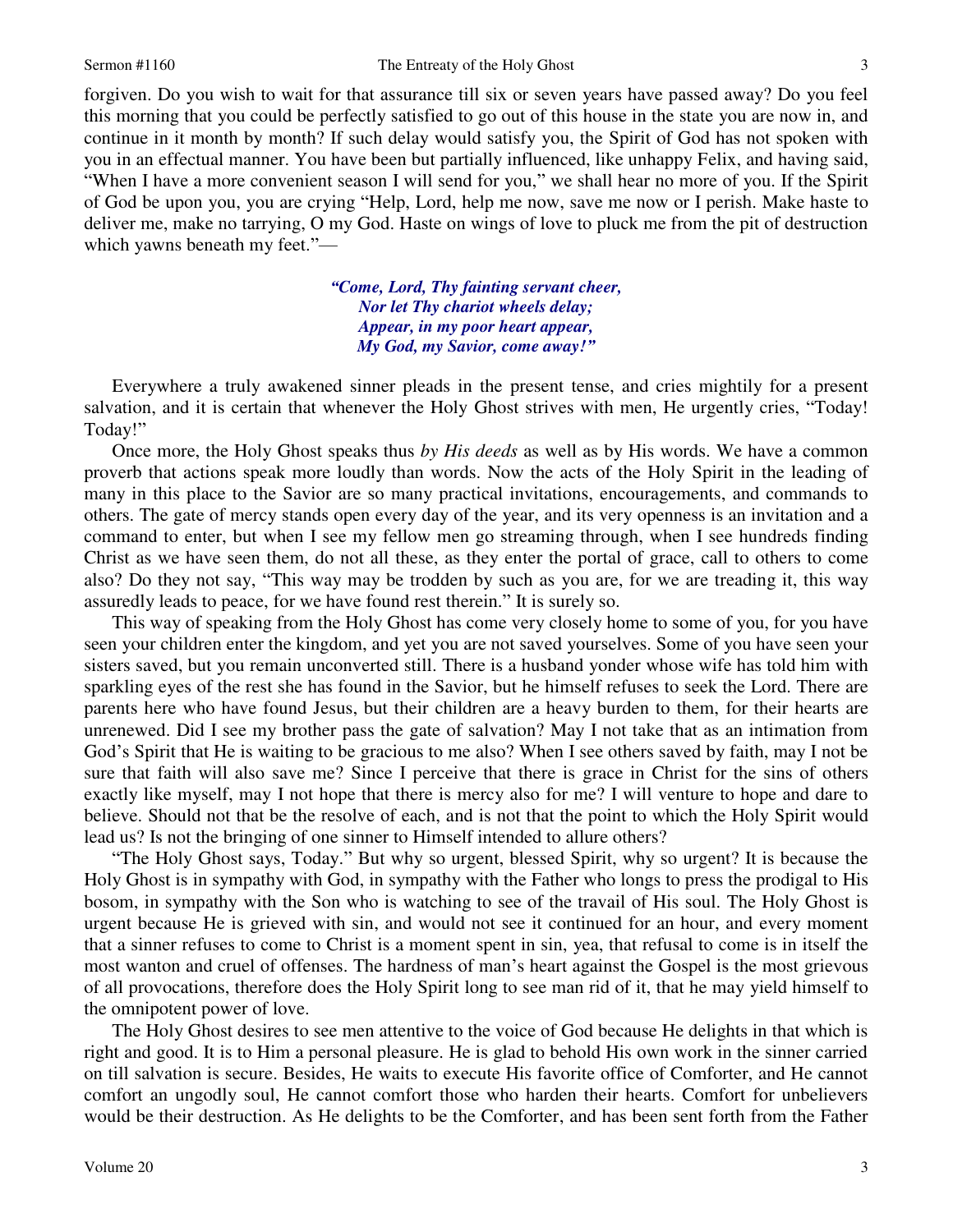to act especially in that capacity, that He may comfort the people of God, He watches with longing eyes for broken hearts and contrite spirits, that He may apply the balm of Gilead and heal their wounds. Therefore "the Holy Ghost says, Today." I leave this fact with you. The special voice of the text is not of man, but of the Holy Spirit Himself. He that has ears to hear let him hear—

> *"Then while 'tis call'd today, Oh, hear the Gospel sound; Come, sinner, haste, oh, haste away, While pardon may be found."*

#### **II.** The text inculcates A SPECIAL DUTY.

The duty is that we should hear the voice of God. If you so read it, the text bids us hear the voice of the Father saying, "Return unto me, you backsliding children. Come now, and let us reason together: though your sins be as scarlet they shall be as wool;" or it may be the voice of Jesus Christ, for it is of Him that the apostle is here speaking. It is Jesus who calls, "Come unto me, all you that labor and are heavy laden, and I will give you rest." In fact, the voice to be heard is that of the Sacred Trinity, for with the Father and the Son, the Spirit also says, "Come."

We are bidden to hear, and that surely is no hard duty. The grand evangelical precept is, "Incline your ear and come unto me, hear and your soul shall live," for "faith comes by hearing, and hearing by the Word of God." Hear you, then, the Lord's voice. "Well," says one, "we do hear it, we read the Bible and whatever is preached on Sabbath day we are willing enough to hear."

Ah, my dear hearers, but there is hearing and hearing. Many have ears to hear, but they do not hear in reality. The kind of hearing which is demanded of us is the hearing with reverence. The Gospel is God's Word, not man's, the voice of your Maker, your Lord, the voice of infallible Truth, of infinite Love, of sovereign authority, and therefore no common attention should be bestowed upon it. Listen to it devoutly, summoning all your powers to adoring attention. Angels veil their faces in JEHOVAH'S presence, and shall man trifle before Him? When God speaks do not regard it as the voice of a king merely, to whose message it might be treason to turn a deaf ear, but as the voice of your God, towards whom it is blasphemy to be inattentive. Hear Him earnestly, with anxiety to know the meaning of what He says, drinking in His doctrine, receiving with meekness the engrafted Word which is able to save your soul, bowing your understanding to it, longing to comprehend it, desirous to be influenced by it.

"Hear His voice"—that is, hear it obediently, eager to do what He bids you, as He enables you. Do not hear and forget, as one that looks in a glass and sees his face, and afterwards forgets what manner of man he is. Retain the truth in your memories, and better still, practice it in your lives. To hear in this case is, in fact, to yield yourselves to the will of God, to let yourselves be as the plastic clay and His Word as the hand which molds you, or your heart as the molten metal, and the Word as the mold into which you are delivered.

Hear you the Lord when He *instructs* you. Be willing to know the truth. How often are men's ears stopped up with the wax of prejudice, so that they are dull of hearing? They have made up their minds as to what the Gospel ought to be, and will not hear what it is. They think themselves the judges of God's Word, instead of God's Word being their judge. Some men do not want to know too much, they might be uncomfortable in their sins if they did, and therefore, they are not anxious to be instructed. When men are afraid of the truth there is abundant reason to fear that the truth is against them. It is one of the worst signs of a fallen condition when a son of Adam hides away from the voice of His Creator.

But, O dear hearers, today hear you His voice. Learn of Jesus, sit as scholars at His feet, for "Except you are converted and become as little children, you cannot enter into the kingdom of God." Hear Him as scholars hear their teacher, for all the children of Zion are taught of the Lord. But the Lord does more than instruct you, He *commands,* for let men say what they will, the Gospel to be preached to the ungodly is not merely warnings and teachings, it has its solemn, positive commands. Listen to this. "The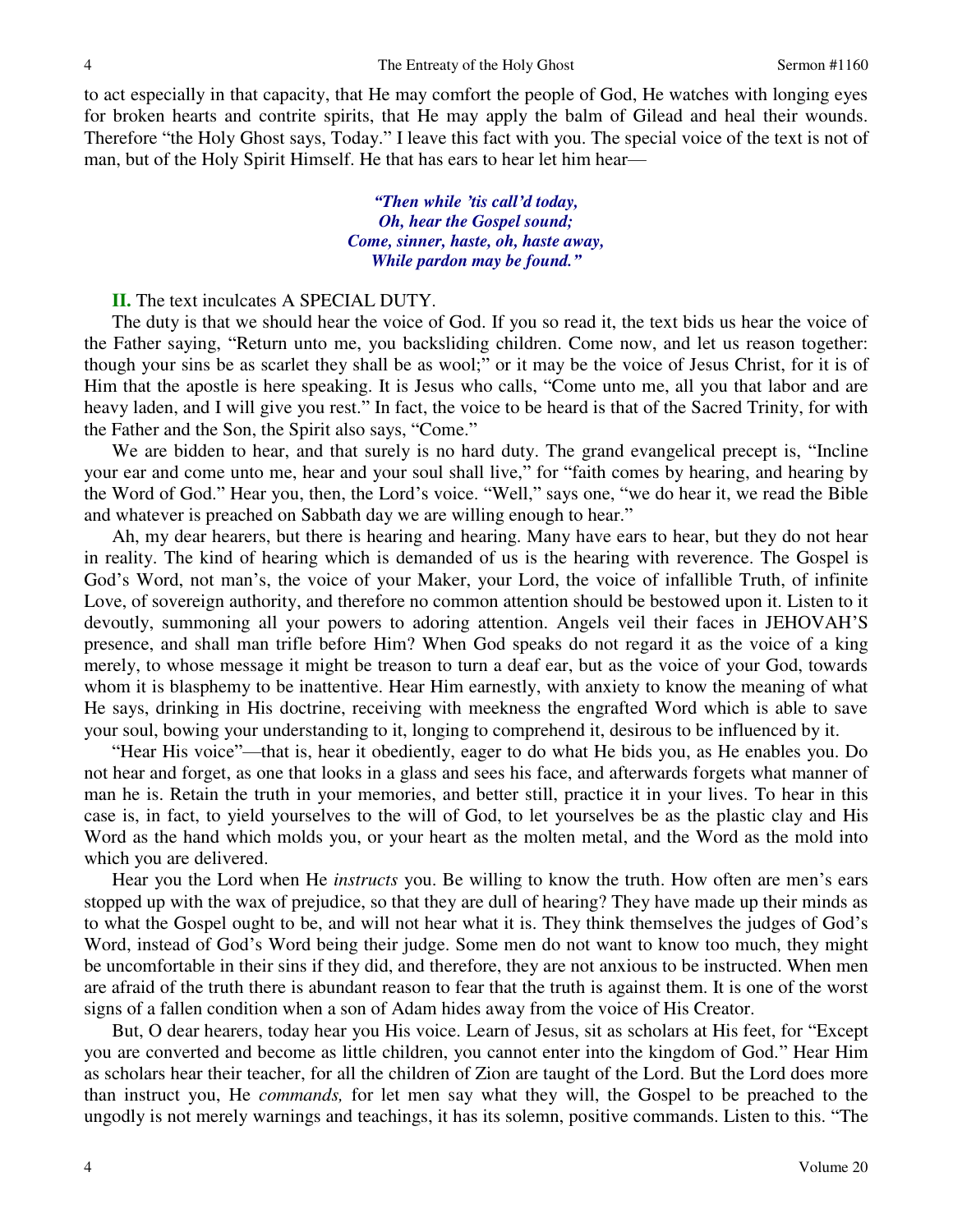times of this ignorance God winked at, but now commands all men everywhere to repent." As to faith, the Lord's Word does not come as a mere recommendation of its virtues, or as a promise to those who exercise it, but it speaks on this wise, "Believe on the Lord Jesus Christ and you shall be saved. He that believes and is baptized shall be saved; he that believes not shall be damned," the Lord puts the solemn sanction of a threatening of condemnation upon the command to show that it is not to be trifled with.

"All power," says Christ, "is given unto me in heaven and in earth," and therefore clothed with that authority and that power, He sends out His disciples, saying to them, "Go you therefore and teach all nations, baptizing them in the name of the Father, and of the Son, and of the Holy Ghost." The Word goes forth with divine authority, saying, "Repent you and believe the Gospel." This is as much God's command as that which says, "You shall love the LORD your God with all your heart," and there is this much the more of solemn obligation, that whereas the law was given by Moses, the Gospel command was given by the Son of God Himself. "He that despised Moses' law died without mercy: of how much sorer punishment, suppose you, shall he be thought worthy, who has trodden under foot the Son of God!" Hear you then the commands of Jesus, for be you sure of this, that His Gospel comes to you with the imperial authority of the Lord of all.

But the Lord does more than command, He graciously *invites,* with tenderness He bids sinners come to His banquet of mercy, for all things are ready. As though He pleaded with men, and would fain persuade where He might command, He cries, "Ho, everyone that thirsts, come you to the waters; and you that have no money, come buy wine and milk without money and without price." Many of the Lord's invitations are remarkable for their extreme pathos, as though it were rather Himself that would suffer than the sinner, if the sinner remained obstinate. He cries, "Turn you, turn you, why will you die, O house of Israel?"

Like a father pleading with a beloved but disobedient son who is ruining himself, God Himself pleads, as if the tears stood in His eyes, yea, the Incarnate God in very deed wept over sinners, and cried, "O Jerusalem, Jerusalem, how often would I have gathered your children together as a hen gathers her chickens under her wings, and you would not." Will you not listen, then, when God *instructs?* Shall He give light and your eyes be closed? Will you not obey when God *commands?* Intend you to be rebels against Him? Will you turn your backs when God *invites?* Shall His love be slighted, and His bounty treated with scorn? God grant it may not be so. The good Spirit asks no more than is just and right when He cries, "Hear you the voice of the Lord."

But the Lord does more than invite, *He adds His promises*. He says, "Hear and your soul shall live; and I will make an everlasting covenant with you, even the sure mercies of David." He has told us that "if we confess our sins, he is faithful and just to forgive us our sins, and to cleanse us from all unrighteousness." Glorious promises are there in His Word, exceeding great and precious. Oh, do not, I beseech you, count yourselves unworthy of them, for if so, your blood will be on your own heads.

The Lord also *threatens* as well as entreats. He warns you, "If you turn not, he will whet his sword: he has bent his bow and made it ready." He declares that the despisers shall wonder and perish. He asks, "How shall we escape if we neglect so great a salvation?" He says, "The wicked shall be cast into hell with all the nations that forget God." Though He has no pleasure in the death of him that dies, but had rather that he should turn unto Him and live, yet He will by no means clear the guilty, but every transgression and iniquity shall have its just recompense of reward. If Christ is rejected, eternal wrath is certain. By that door you enter heaven, but if you pass it by, even He who at this hour stands with pierced hands to woo you will at the last great day come with iron rod to break you. "Today, if you will hear His voice, harden not your hearts." I leave those thoughts with you. May God grant they may make impressions where His will designs they should.

**III.** There is in our text A SPECIAL TIME EMPHASIZED.

"The Holy Ghost says, *Today*." Today is the set time for hearing God's voice. Today, that is *while God speaks*. Oh, if we were as we should be, the moment God said, "Seek you my face," we should reply, "Your face, LORD, will I seek," as soon as the invitations of mercy were heard there would be an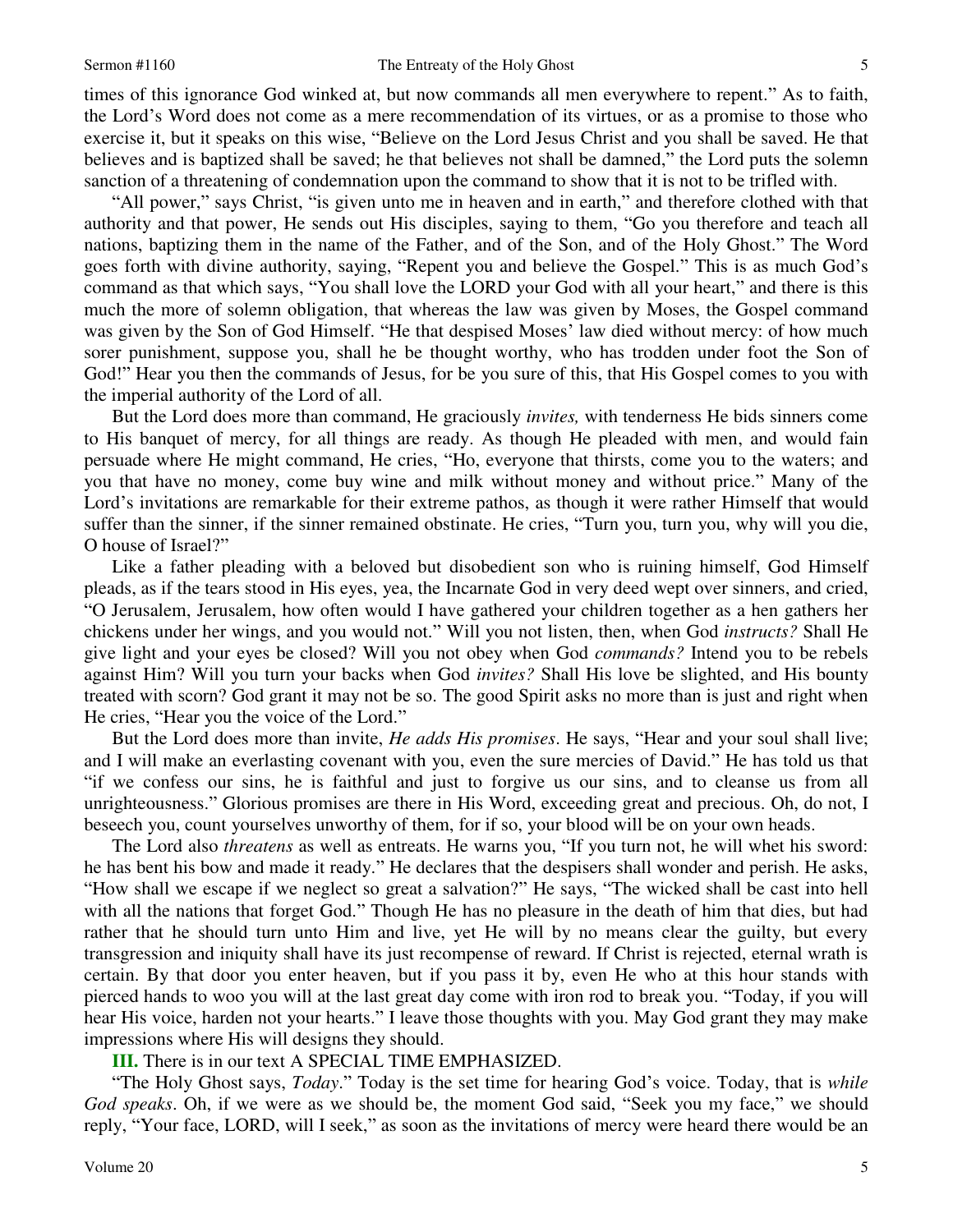echo in our souls to them, and we should say, "Behold, we come unto you that we may be saved." Observe how in creation God's voice was heard in an instanter. The Lord said, "Let there be light, and there was light." He said, "Let the waters bring forth abundantly the moving creature," and straightway it was so. There were no delays. God's fiat was immediately executed. Oh, you whom God has made men, and endowed with reason, shall the insensible earth be more obedient than you? Shall the waves of the sea swarm with fish and the earth teem with grass as soon as JEHOVAH speaks, and will you sleep on when the heavenly voice cries, "Awake, you that sleep, and arise from the dead, and Christ shall give you life"? Hear God today, for today He speaks.

The apostle says in the next chapter, "Today—*after so long a time*," and I will dwell upon that word—"after so long a time." I see that some of you have bald heads, or gray hairs lie thick upon them. If you are unconverted well may the Holy Ghost say, "Today, after so long a time, hear you his voice." Is it not long enough to have provoked your God these sixty years? Man, are not seventy years of sin enough? Peradventure you have almost fulfilled your fourscore years, and still you hold out against the overtures of divine mercy. Is not a graceless old age a standing provocation of the Lord? How long intend you to provoke Him? How long will it be ere you believe Him? You have had time enough to have found out that sin is folly, and that their pleasures are vanity.

Surely you have had time enough to see that if there be peace it is not to be found in the ways of sin. How long intend you to linger on forbidden and dangerous ground? You may not have another day, O aged man, in which to consider your ways! O aged woman, you may not have another year granted you in which to provoke your God. "After so long a time," with sacred pressure would I urge you—"Today, if you will hear his voice." I hope it is not only I pleading with you, but I trust the Holy Ghost also says in your conscience, "Today attend the voice of God."

"Today," that is, especially *while the Holy Ghost is leading others to hear and to find mercy,* today, while the showers are falling, today, receive you the drops of grace, today, while there are prayers offered up for you, today, while the hearts of the godly are earnest about you, today, while the footstool of heaven's throne is wet with the tears of those who love you, today, lest lethargy should seize the church again, today, lest the preaching of the Word of God should come to be a matter of routine, and the preacher himself, discouraged, should lose all zeal for your soul, today, while everything is peculiarly propitious, hear you the voice of God. While the wind blows, hoist the sail, while God is abroad on errands of love, go forth to meet Him. Today, while yet you are not utterly hardened, while there is still a conscience left within you, today, while yet you are conscious of your danger in some degree, while yet there is a lingering look towards your Father's house, hear and live, lest, slighting your present tenderness, it should never come again, and you should be abandoned to the shocking indifference which is the prelude of eternal death. Today, young people, while yet you are undefiled with the grosser vices, today, you young men who are new to this polluting city, ere you have steeped yourselves in its streams of lust, today, while everything is helpful to you, hear you the loving, tender, wooing voice of Jesus, and harden not your hearts.

To me the text seems wonderfully Gospel-like when it says "Today," for what is it but another way of putting the doctrine of that blessed hymn—

#### *"Just as I am, without one plea"?*

"Today"—that is, in the circumstances, sins and miseries in which you now are—hear the Gospel, and obey it. Today, since it finds you in yonder pew, hear God's voice of mercy in that pew. Today, you who have never been concerned before, while God speaks, let it concern you. "Ah," you say, "if I were living in another house." You are called today, even if you are living with the worst of sinners. "I will hearken when I have enjoyed that sinful pleasure which I promised to myself next Wednesday." Ah, if it be a sinful one, flee from it, or it may make a turning point in your history, and seal your soul's ruin.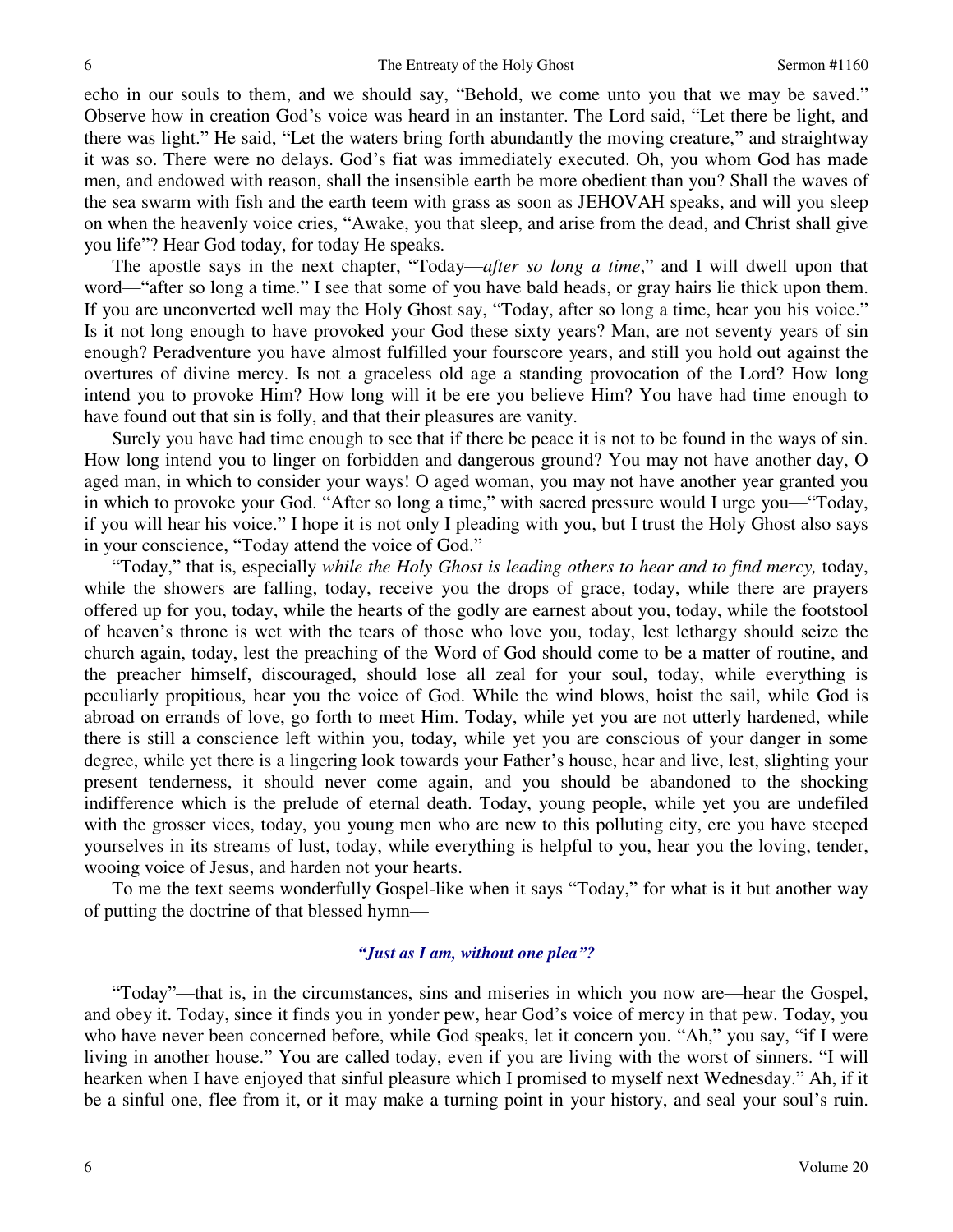"Today, if you will hear his voice." "Ah, if I had attended a few more revival meetings, and felt in a better state, I would obey." It is not so written, sinner, it is not so.

 I am not told to preach the Gospel to those of you who are ready to receive it, and say, "He that believes and is baptized shall be saved, if he be already in a measure prepared to believe." No, but to every creature here I have the same message to deliver. In the name of Jesus of Nazareth, who is also God Almighty at the right hand of the Father, believe you in Him and you shall live, for His message to you is for today, and admits of no delay. "But I must reform, I must amend, and then will I think about believing." That is to put the effect before the cause. If you will hear His voice, the reforming and the amending shall come to you, but you must not begin with them as the first matter. The voice of God does not say that, but it says, "Believe in the Lord Jesus Christ." Oh, hear you that voice.

 I must occupy a moment in showing you why the Lord in mercy says, "Today." Do you not know that other people die? Why may you not die yourself? During these present services several have been taken from among us. I was surprised when I came home to find how many have died of late concerning whom I should have predicted a much longer life. Why may you not die speedily? "I am robust and healthy," says one. If you ever hear of a sudden death, does it not generally happen to the robust? It seems as if the storm swept over the sickly, and they bowed before it like reeds, and so escaped its fury, while the vigorous in health, like powerful forest trees, resist the storm, and are torn up by it. How often does sudden death come just where we least expected it. "Today, if you will hear his voice."

I will put a question to you which that holy man, Mr. Payson, puts to the awakened. He says, How would you like to arrange that you would find Christ at the end of the year, and that your existence should depend upon the life of another person? Select the strongest man you know, and suppose that everything in reference to your eternal welfare is to depend upon whether he lives to see the next year. With what anxiety would you hear of his illness, how concerned you would be about his health! Well, sinner, your salvation is risked by you upon your own life, is that any more secure? If you are procrastinating and putting off repentance, why should you be any more secure about your own life than you would be if all depended upon the life of another?

Be not such fools as to trifle yourselves into your graves, and trifle your souls into hell. You would not stake your fortune on the cast of the dice, as the mad gambler does, and yet you are staking your soul's eternity upon what is quite as uncertain, for you do not know when you fall asleep tonight whether you shall awake tomorrow in your bed or in hell. You do not know that the next breath you are expecting will ever come, and if it does not come you will be driven forever from God's presence. Oh, sirs, if you want to play at hazards, hazard your gold, or hazard your reputations, but do not jeopardize your souls. The stakes are too heavy for any but those who are made mad by sin. Risk not your souls, I do conjure you, upon the hazard of your living another day, but listen to the voice of God today.

**IV.** I have little time for my last point, but still I must have space for it even if I detain you beyond the accustomed time of departure. The last point is this—The SPECIAL DANGER which is indicated in the text.

"Today, if you will hear his voice, *harden not your hearts*." That is the special danger. And how is it incurred? When persons are under concern of soul their heart is in a measure softened, but they can readily harden it, first, by willingly *relapsing into their former indifference,* by shaking off all fear, and saying in willful rebellion, "No, I will have none of it." I once preached in a certain city, and I was the guest of a gentleman who treated me with great kindness, but I noticed on the third occasion of my preaching that he suddenly left the room. One of my friends followed him out of the place and said to him, "Why have you left the service?" "Well," he said, "I believe I should have been converted altogether if I had stopped any longer, for I felt such an influence coming over me, but it would not pay, you know what I am, it would not pay." Many persons are of that kind. They are shaped for a while according to the earnest word they hear, but it is all in vain, the dog returns to his vomit, and the sow that was washed to her wallowing in the mire. This is to harden your heart and provoke the Lord.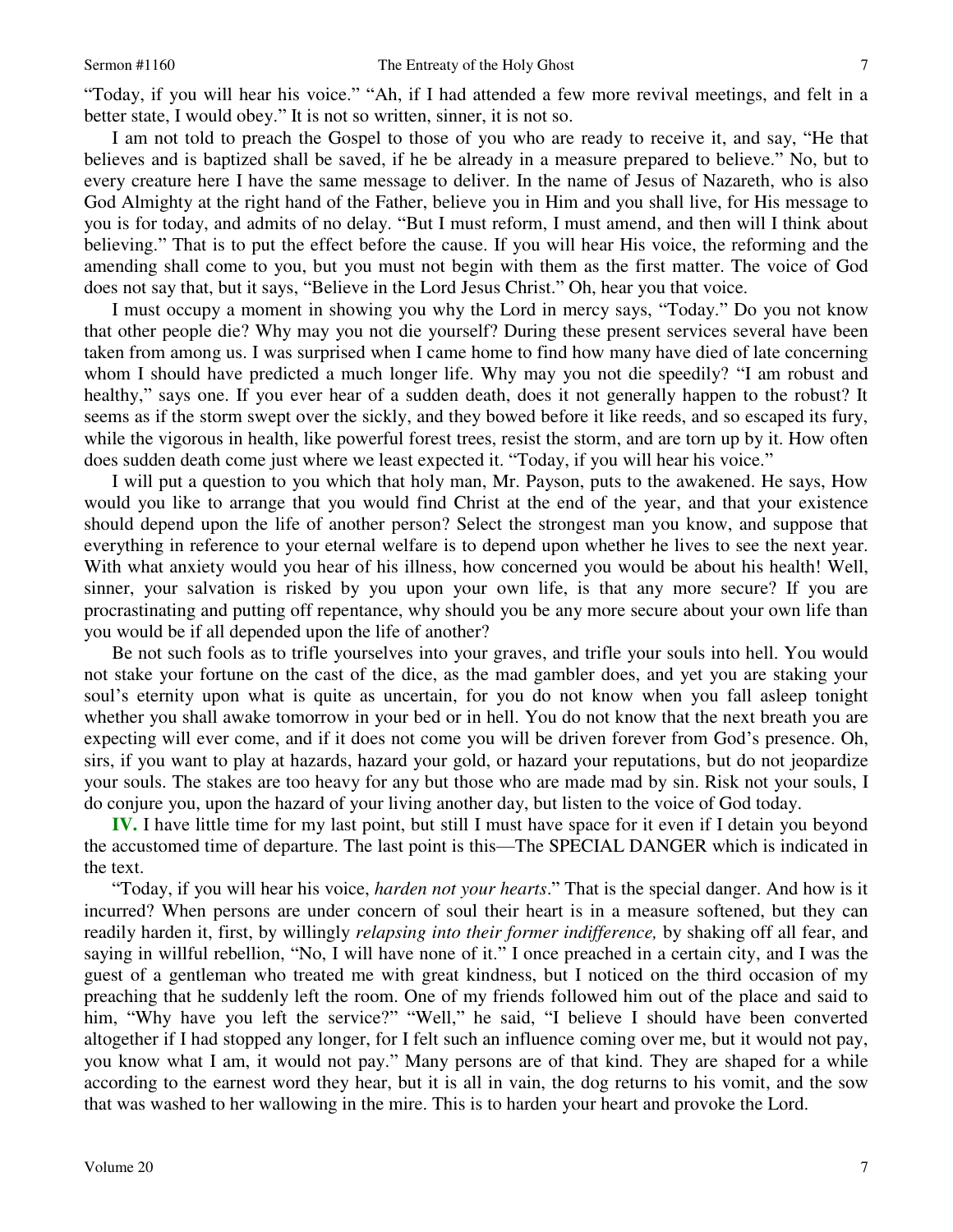A common way of provoking God and hardening the heart is that indicated by the context. "Harden not your heart, as in the provocation, in the day of temptation in the wilderness"—that is to say, by *unbelief,* by saying, "God cannot save me, He is not able to forgive me, the blood of Christ cannot cleanse me, I am too black a sinner for God's mercy to deal with." That is a copy of what the Israelites said—"God cannot take us into Canaan; he cannot conquer the sons of Anak." Though you may look upon unbelief as a slight sin, it is the sin of sins. May the Holy Ghost convict you of it, for "when the Spirit of truth is come He shall convince the world of sin," and especially of sin, "because they believe not on Jesus." "He that believes not is condemned already," says Christ, "because he has not believed on the Son of God," as if all other sins were inconsiderable in power to condemn in comparison with this sin of unbelief!

Oh, do not, therefore, doubt my Lord. Come, you blackest, filthiest sinner out of hell, Jesus can cleanse you. Come, you granite-hearted sinner, you whose affections are frozen like an iceberg, so that not one melting tear of penitence distils from your eye, Jesus' love can soften your heart. Believe Him, believe Him, or else you harden your heart against Him.

Some harden their hearts by *asking for more signs*. This also is after the manner of the Israelites. "God has given us manna, can He give us water? He has given us water out of the rock, can He give us flesh also? Can He furnish a table in the wilderness?" After all that God had done, they wanted Him to work more miracles, or they would not believe. Let none of us harden our hearts in that way. God has already worked for men a miracle which transcends all others, and is indeed the compendium of all wonders, He has given His own Son out of His bosom to be a man, and to die for sinners.

The sinner who is not content with that display of the mercy of God will never be satisfied with any proof of it. Christ on the tree is instead of all miracles under the Gospel dispensation, if you will not believe God, who "so loved the world, that he gave his only begotten Son, that whosoever believes in him should not perish, but have everlasting life," then you will never believe. "Oh, but I want to feel, I want the influence that is abroad to come upon me in a strange manner, I want to dream at night, or to see visions by day." Do you? You are hardening your heart, you are rejecting what God does give, and asking Him to play the lackey to you, and to give you what your petulant pride demands. If you had these things you would still not believe any the more. He who has Moses and the prophets and rejects them, would not believe even though one came to him from the dead. Christ on the cross is before you, do not reject Him. For if you do, nothing else can convince you, and there must you remain, hardening your heart in unbelief.

Those also harden their hearts who *presume upon the mercy of God,* and say, "Well, we can turn when we please." Ah, how different will you find it. "We have only to believe and be saved." Yes, but you will find "only believing" to be a very different thing from what you imagine. Salvation is no child's play, believe me. I have heard of one who woke up one morning and found himself famous, but you will not find salvation in that way. "He that seeks finds, and to him that knocks it shall be opened."

You harden your hearts if you *plunge into worldly pleasures,* if you allow loose companions to talk with you, if on this holy day you indulge in idle talk, or listen to unhallowed mirth. Many a tender conscience is hardened by the company which surrounds it. A young woman hears a powerful sermon, and God is blessing it to her, but she goes off tomorrow to spend the evening in a scene of gaiety, how can she expect that the Word of God will be blessed to her? It is a deliberate quenching of the Spirit, and I wonder not that God should swear in His wrath that those who do so shall not enter into His rest. Oh, don't do these things, lest you harden your hearts against God.

Now, I must conclude, but I must put the matter fully before you. I want every sinner here to know his position this morning. God commands all men everywhere to repent, Christ commands men to believe in Him today. One of two things you have to do, you have no other choice—either you must say that you do not intend to obey God's command, or else you must yield to it. Like Pharaoh, you must say, "Who is the Lord that I should obey His voice?" Or else, like the prodigal son, you must resolve, "I will arise and go unto my Father." There is no other choice. Do not attempt to make excuses for delay. God